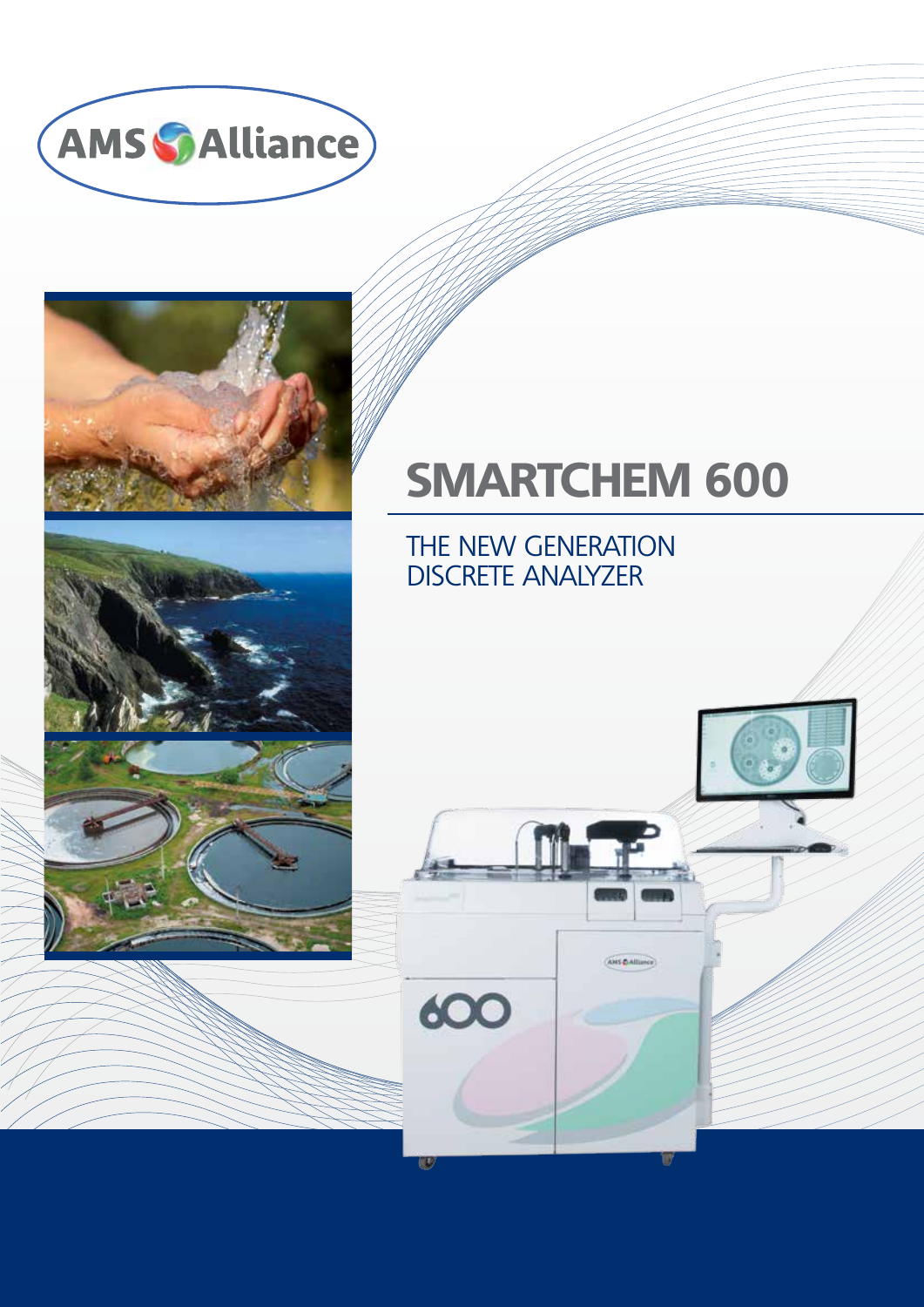

## PRODUCTIVITY

The Smartchem 600 is the result of AMS Alliance know-how, manufacturer of analytical instruments with over 35 years' experience. It is the most recent analyzer among a full range of laboratory instruments, and it has been designed to meet the needs of high productivity while reducing the overall cost of analysis and providing accurate, safe, rapid and standardized results.

Thanks to its loading capacity (200 samples, 100 reagents) the Smartchem 600 brings you an incomparable efficiency.

Barcode readers, ready to use reagents, connectivity … everything has been designed to optimize both the performance and the autonomy of the Smartchem 600, which will reduce the preparation time of your analyses.

The discrete technology flexibility, powered by AMS Alliance, allows to safely combine the analyses and the parameters in all kind of matrix.

The Smartchem 600 will be able to handle all your obligations for maximum efficiency.

### **MORE PRODUCTIVITY PROVEN**

- RECORD CAPACITY OF 200 SAMPLES
- CONTINUOUS LOADING
- UNLIMITED METHODS
- HIGH THROUGHPUT UP TO 600 TESTS PER **HOUR**
- AUTOMATIC STARTUP AND CALIBRATION ROUTINE
- REPEAT & REFLEX TESTS
- BARCODE READING
- BI-DIRECTIONAL LIMS READY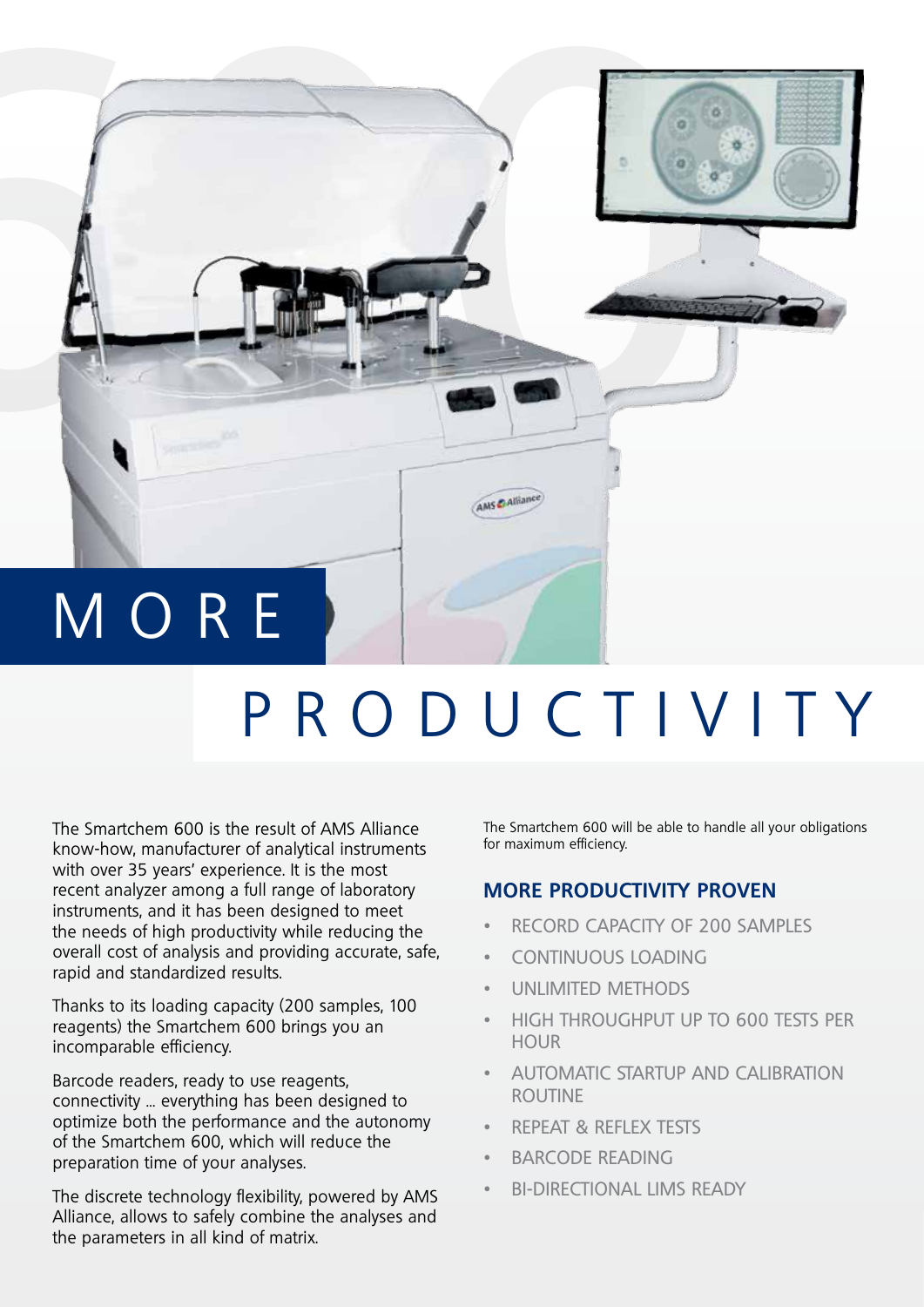



## **MORE**





The Smartchem 600 is a fully automated discrete analyzer that provides one of the best returns over investment on the market, reduces the time of analysis as well as the risk of

errors. The analyses are optimized, simplified and accelerated by the use of dedicated ready to use reagents available for most of the parameters.

It uses a proven concept of washable and reusable cuvettes, whose integrity is guaranteed by an integrated wash and control station before and after every analysis.

Furthermore, the device has been designed in accordance with a Green technology, which aims to reduce firstly the amount of water and reagents used, and secondly the volume of waste to be reprocessed.

Finally its compact dimensions enable to minimize the floor area occupied, which will help to decrease your operating costs.

These innovations, coupled with its high speeds, decreases the running costs of the analyzer and the unit cost of the analyses, responding accurately to the needs of laboratories..

## SAVING

### **LOWER RUNNING COSTS PROVEN**

- ANALYTICAL THROUGHPUT UP TO 600 TESTS/HOUR
- LONG-LIFE CUVETTES WITH INTEGRATED CUVETTE QUALITY ASSURANCE SYSTEM
- INTEGRATED WASH & CONTROL STATION
- REDUCED REAGENTS VOLUME
- REDUCED WASTE VOLUME
- LOW POWER AND WATER CONSUMPTION
- YOUR ANALYSES FOR A FEW CENTS PER TEST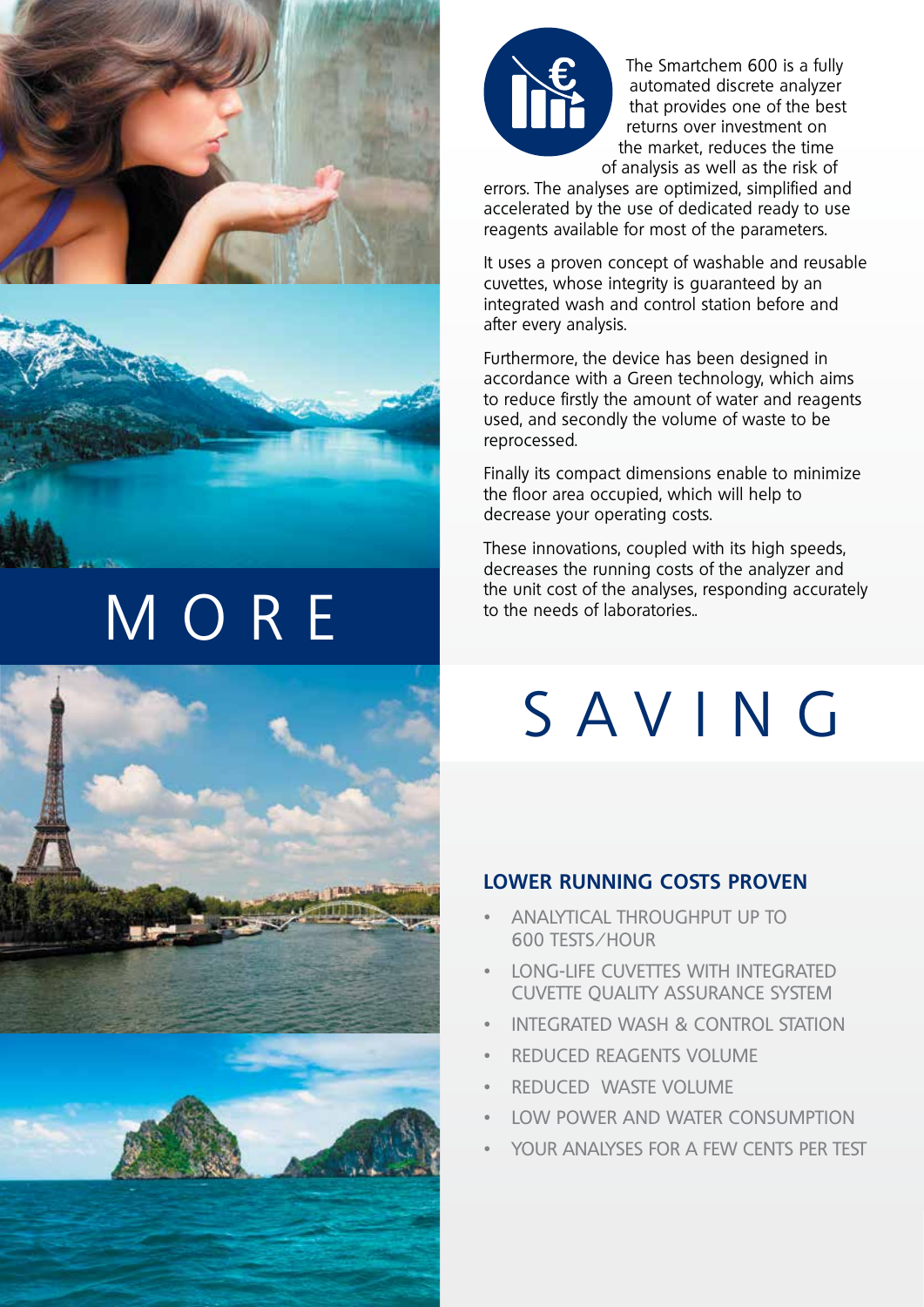### PERFORMANCE, FLEXIBILITY AND PRECISION



**Integrated wash & control station**



**Up to 100 reagents on board**



# MORE EFFICIENCY

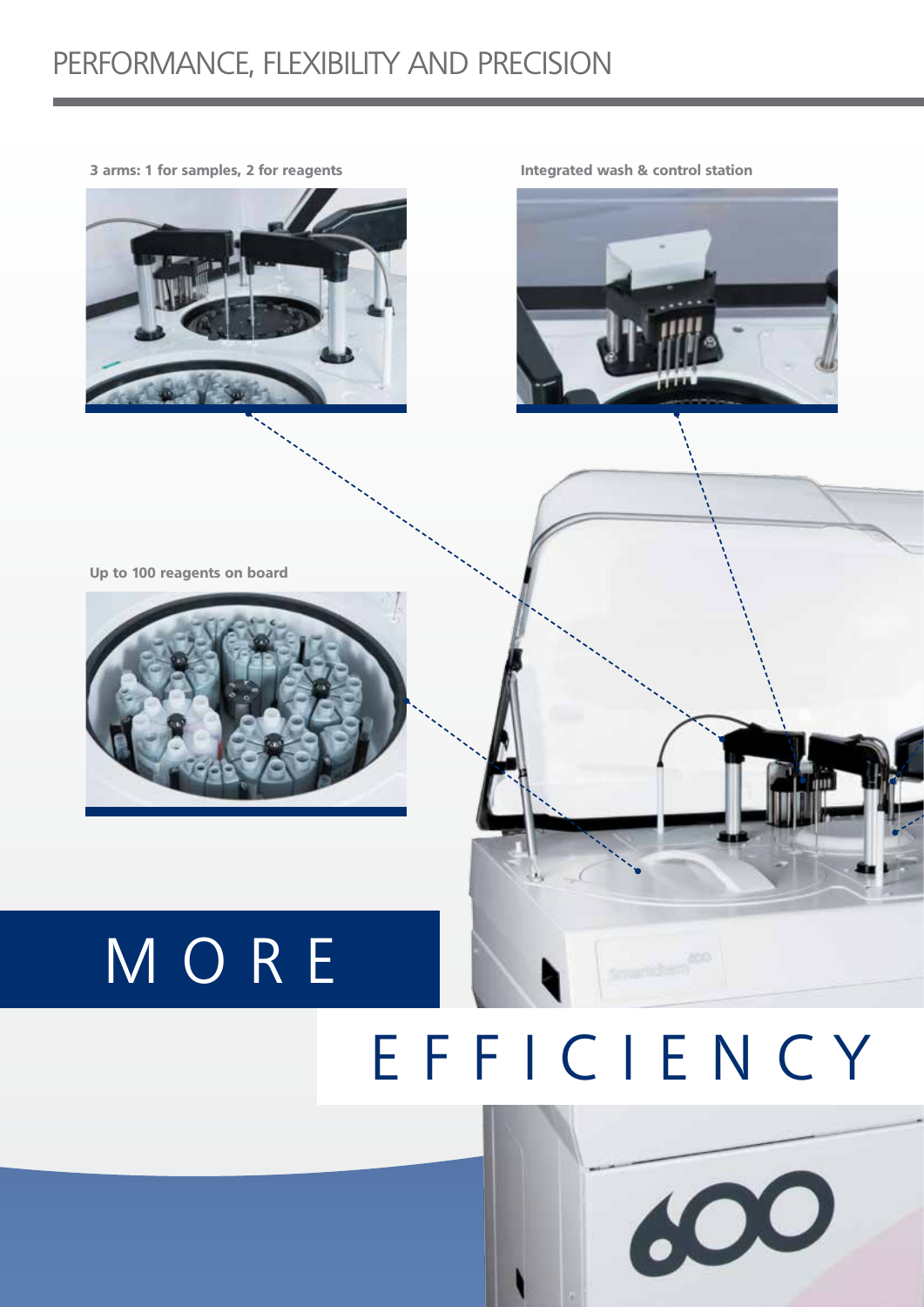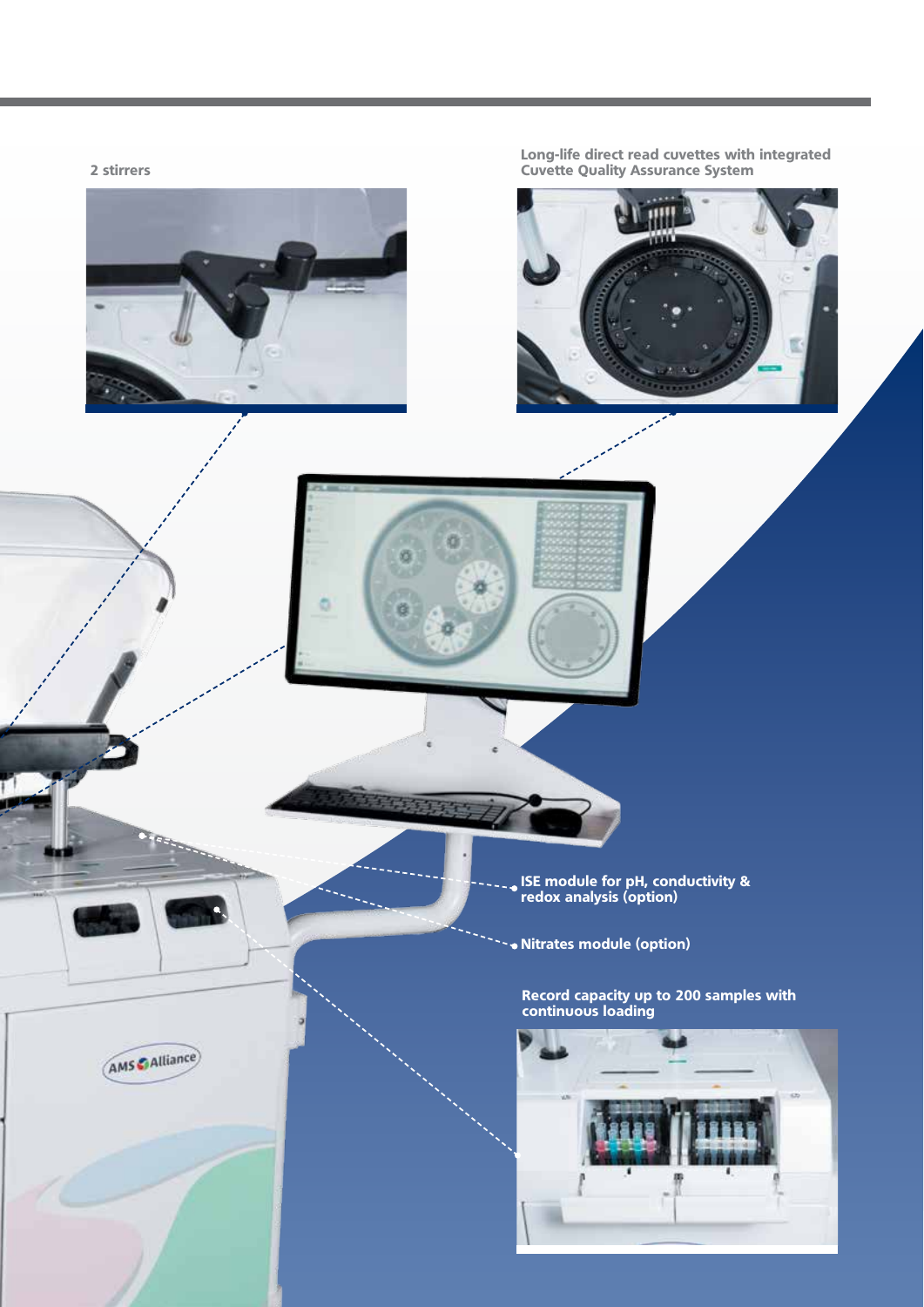# BETTER

600

# RESULTS

AMS & Alliance

The Smartchem 600 is unquestionably the most performant discrete analyzer on the market. It uses the latest innovations of discrete technology in order to offer more flexibility, more precision, more simplicity, more rapidity, and finally, better results.

The development and introduction of capped sample tubes minimizes the risk of Ammonia cross contamination as well as reducing evaporation. Capping also reduces the effects of aerial factors

#### that interfere with parameters such as pH and conductivity. Together with the incubator design tests have shown this to be a major advantage over existing technologies.

Our technical support and our application laboratory assist and advice you over the methods to use, and provide the maintenance of your device worldwide in order to permanently ensure its top performances.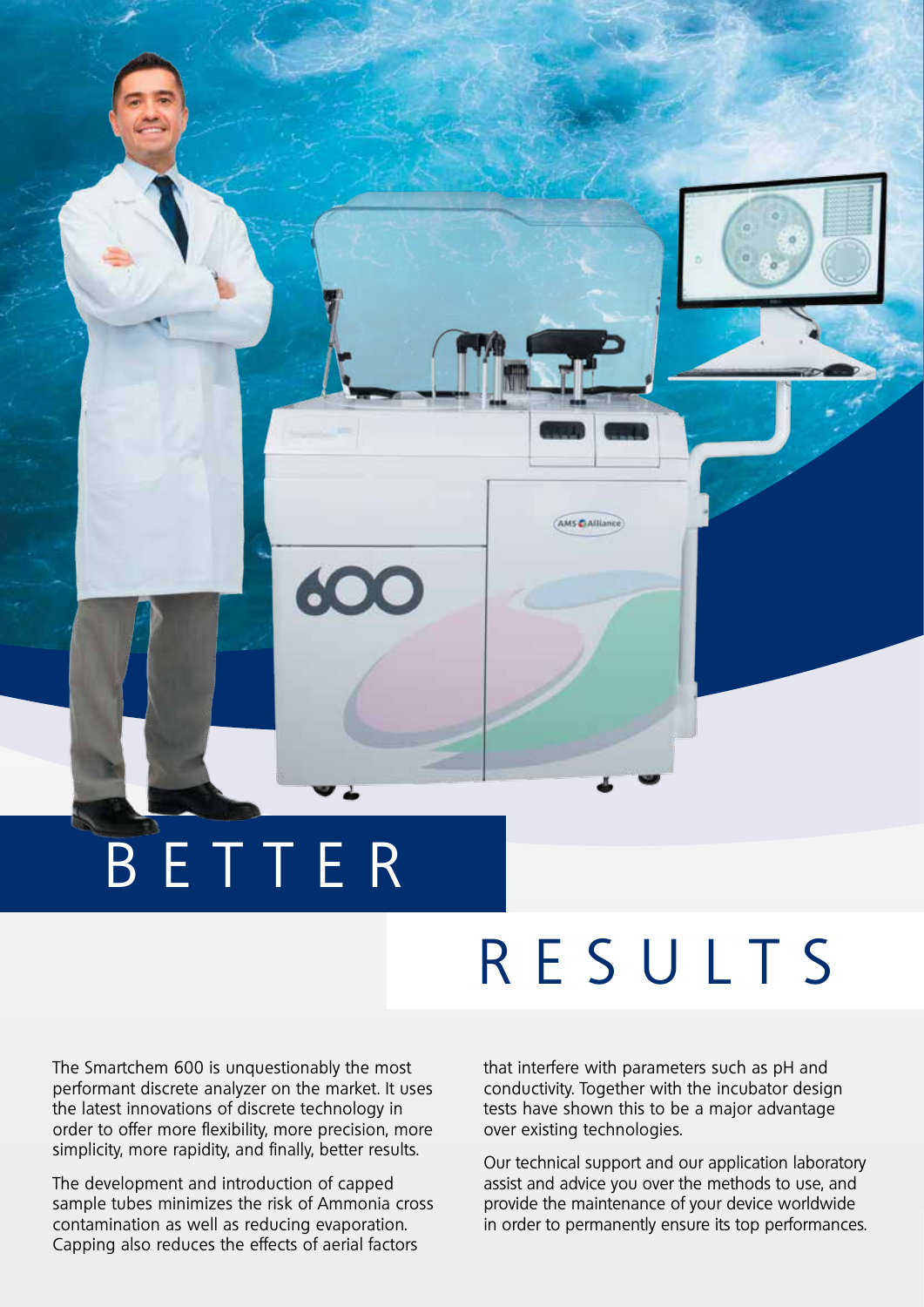

### **BETTER RESULTS PROVEN**

- 10MM OPTICAL PATH FOR INCREASE ACCURACY
- CAPPED TUBES FOR THE ANALYSIS OF SENSITIVE SAMPLES / PARAMETERS
- AUTOMATED CLEANING OF CUVETTES TO AVOID ANY RISK OF CROSS CONTAMINATION
- FULLY AUTOMATED OPERATION
- READY-TO-USE REAGENTS WITH BAR CODE FOR BETTER **TRACEABILITY**
- **TECHNICAL SUPPORT AND** APPLICATION LABORATORY AT YOUR DISPOSAL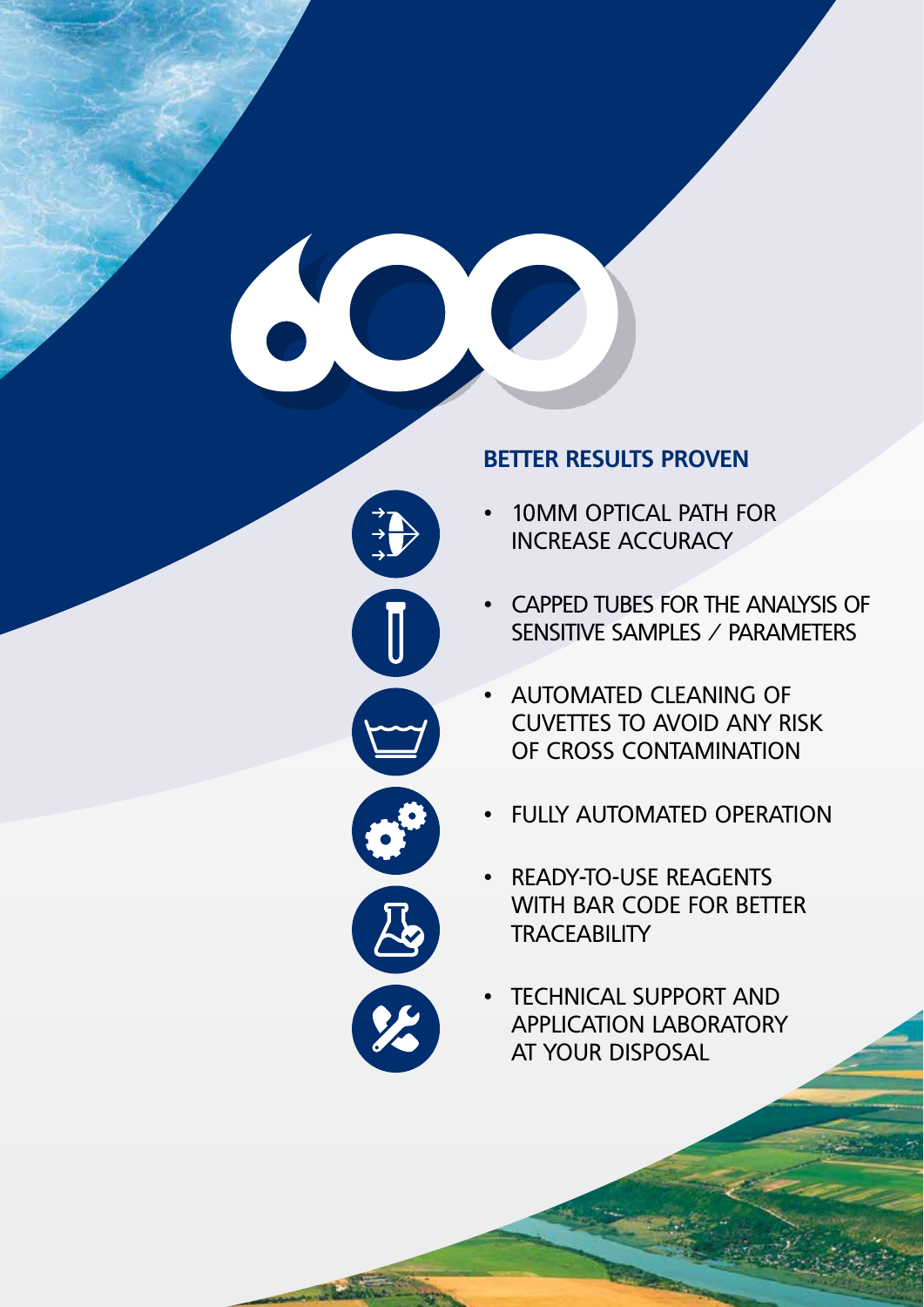# MORE



**User-friendly software with touchscreen supplied with the device**

# FLEXIBILITY

**Possibility of wireless control with a touchscreen tablet**

The Smartchem 600 uses a new user-friendly operating software that drives all the operations with its intuitive access concept and touch screen approach. You have the possibility to have a wireless control of the device thanks to a touch screen tablet or, remotely, through a web interface. Many settings (such as pre-cleaning of the cuvettes, calibrations…) can be programmed in advance in order to optimize the machine-operators' time.

The new software enables and records where every reaction takes place so that the individual test values of a sample can be accurately identified in the incubator. This is particularly relevant in certain analytes known to cause issues in other systems incubators. This enables the operator to rapidly audit and identify any potential anomalies and react swiftly in real-time to provide corrective action.



Another unique development of the Smartchem 600 is over range dilutions, these are carried out in sequence and not left until the end of the run, which in the case of systems which leave then until the end of the run can often interfere with reporting sequencing.

### **MORE FLEXIBILITY PROVEN**

- AUTOMATIC START-UP (INCLUDING CALIBRATION)
- 200 SAMPLES VISIBLE AT A GLANCE
- REPEAT & REFLEX FUNCTIONS
- BARCODE READING FOR SAMPLES & REAGENTS
- ADDITION OF NEW SAMPLE OR METHOD TO A SAMPLE DURING THE RUN
- STAT SAMPLES
- COMPARISON OF CALIBRATION CURVES WITH PREVIOUS CURVES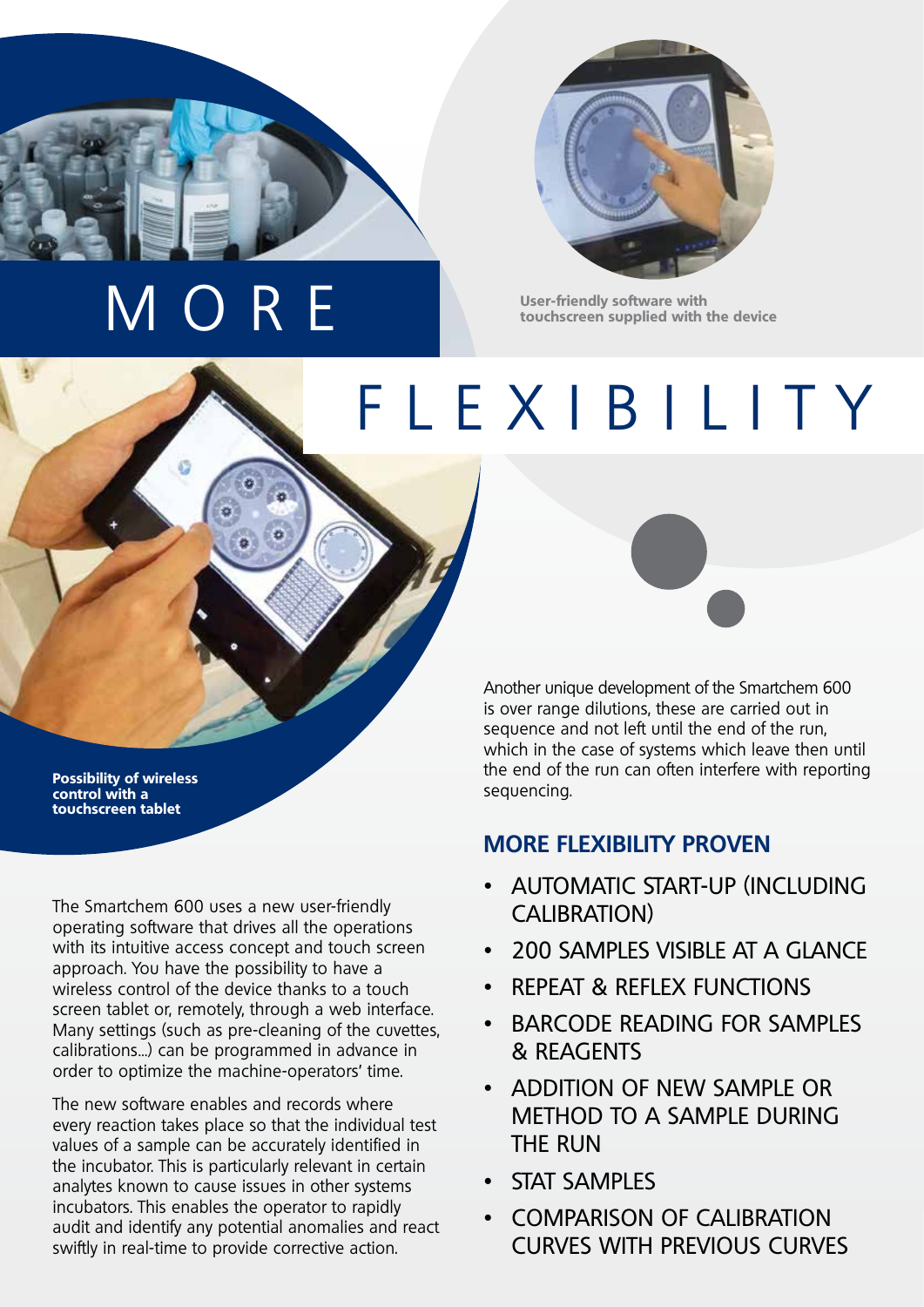# **MORE**

Main analyzed parameters

(Do not hesitate to consult us if you can't find your parameter in the following list)

## PARAMETERS

#### **Surface, ground, drinking, waste and sea waters**

**Alkalinity** Ammonia Chloride Chlorine Chromium Cyanide Fluoride

#### **Hardness** Iron Manganese **Nitrate Nitrite** Phenol Phosphate

Silicate Sulfate Total Kjeldahl Nitrogen Total Kjeldahl Phosphorous **Turbidity** Urea

### **Soils & Plants**

Ammonia Boron Calcium Chloride

Lysine Magnesium **Nitrate Nitrite** 

Phosphate Total Nitrogen Total Phosphorous Urea

### **Feed & Fertilizers**

Ammonia **Calcium** Chloride

Phosphate Protein Total Nitrogen Total Phosphorous Urea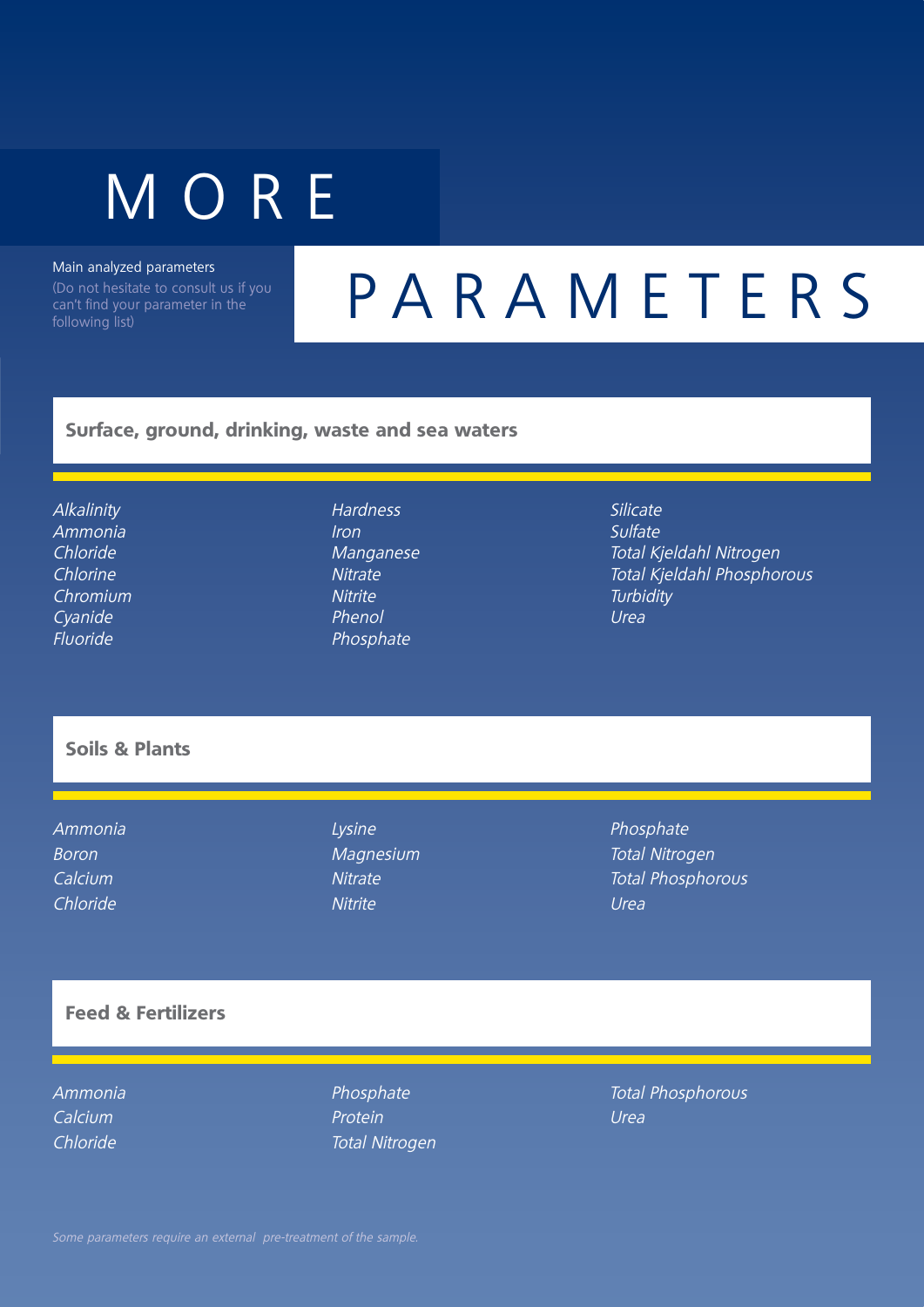### READY-TO-USE

### REAGENTS

We have created SELECTION, a full range of enzymatic and colorimetric reagents dedicated to our Smartchem range of discrete analyzers. Developed, tested and validated by our application laboratory, they will guarantee a perfect stability and reproducibility of your analyses. Very easy to use, they are supplied liquid, in specific bottles specifically made for Smartchem, and automatically detected by the barcode reader (optional). Thus, this ready solution greatly simplifies the preparation of your analysis and facilitates the use and storage of reagents. It also secures yours analyzes with reagents adapted to your application and your instrument.



- **FAST**
- **PRACTICAL**
- **ECONOMICAL**
- READY-TO-USE

**Alkalinity (MO) Alkalinity (BPB) Ammonia Chromium VI Chlorides Fluoride Hardness Nitrate Nitrite Phosphates Silicate Sulfates**

ALL OUR REAGENTS ARE AVAILABLE ON OUR WEBSHOP **www.webshop.amsalliance.com/en**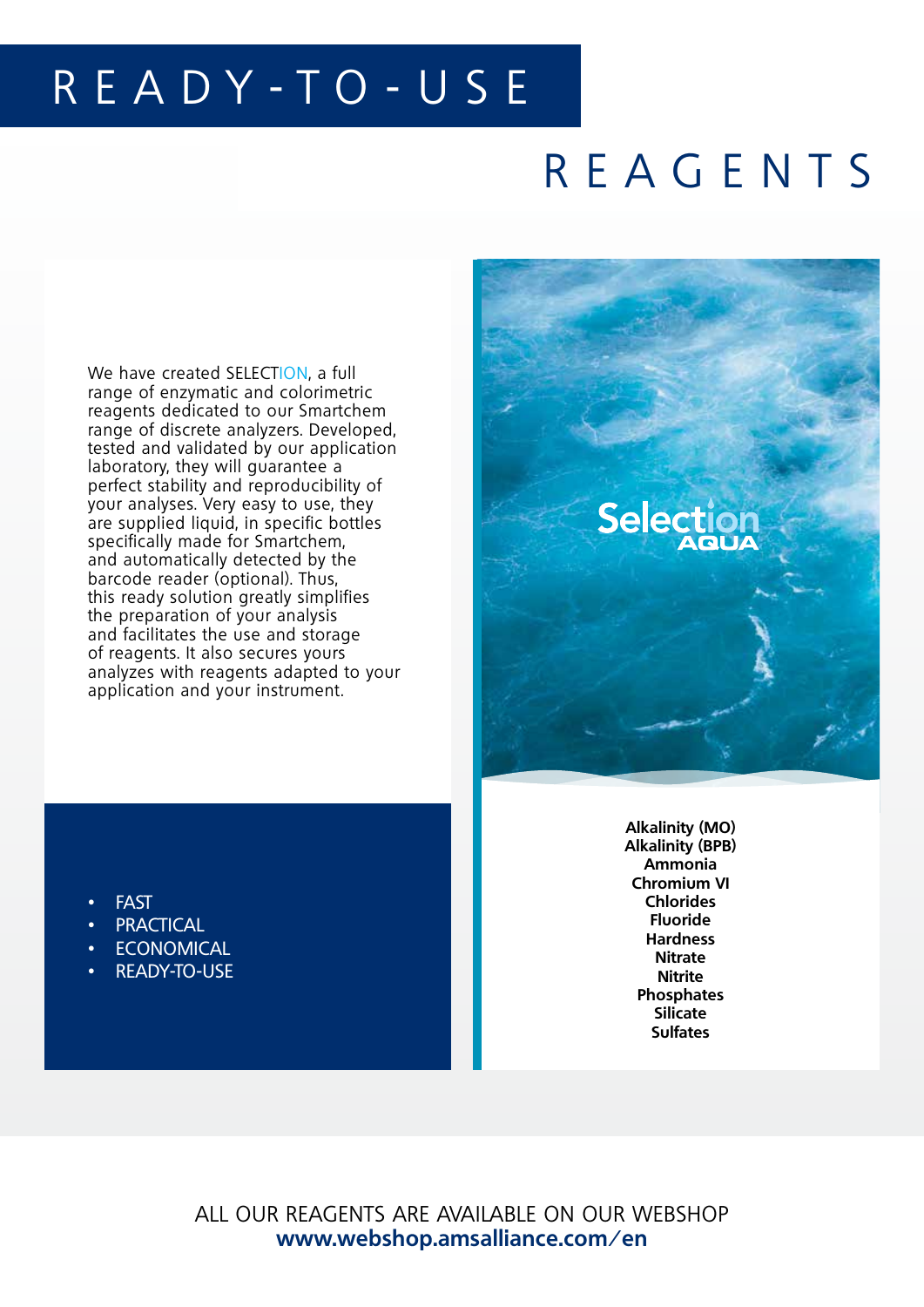### AMS ALLIANCE **DISCRETE ANALYZERS** RANGE